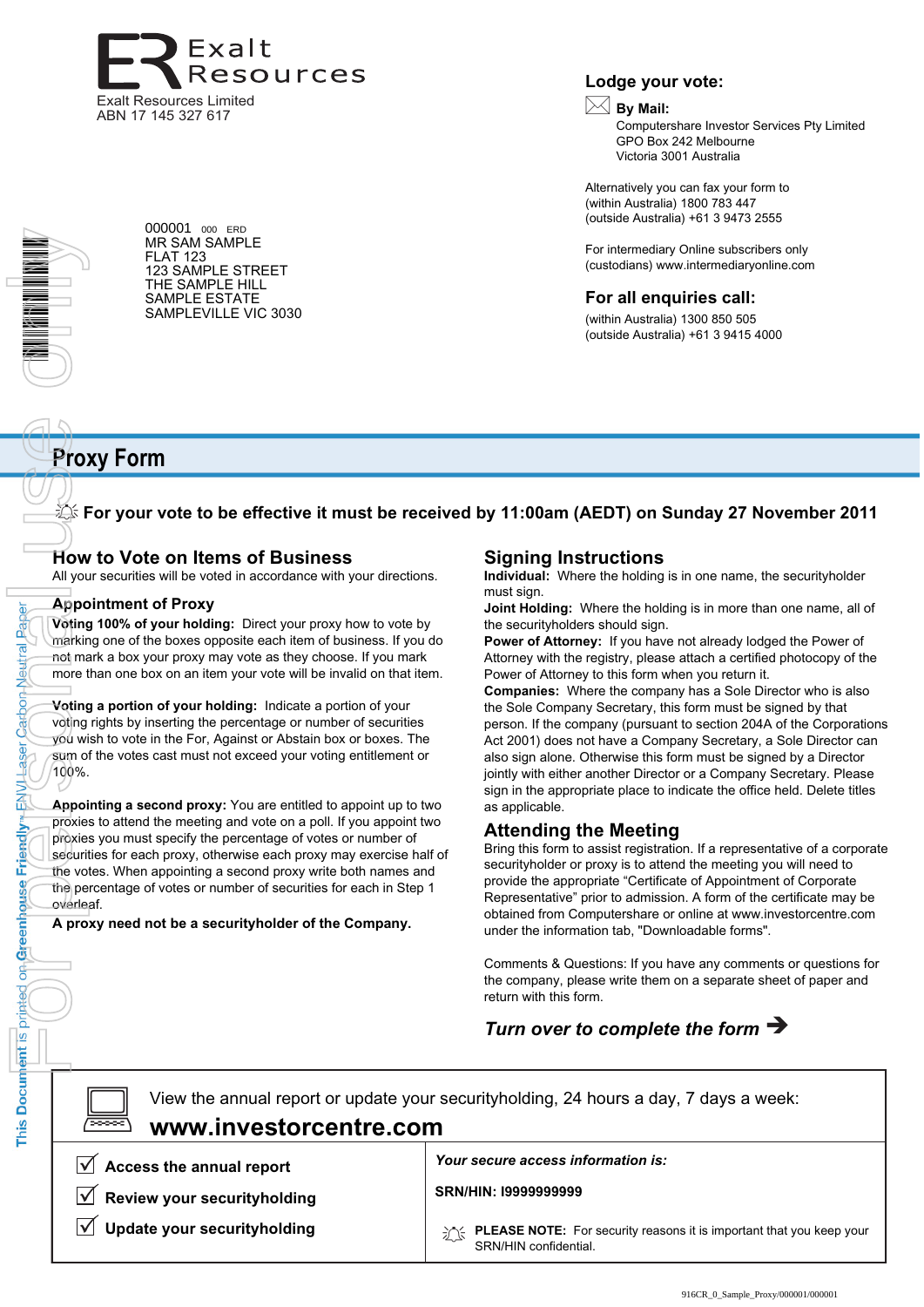|                   |        | SAMPLEVILLE VIC 3030                                                                                                                                                                                                                                                                                                                                                                                                                                                                                                                                                                                                                                                                                                                                                                                                                                                                                   |                  | broker (reference number<br>commences with 'X') should advise<br>your broker of any changes.                                                                                                                          |                          | I 9999999999                                |    |         | I ND                                     |
|-------------------|--------|--------------------------------------------------------------------------------------------------------------------------------------------------------------------------------------------------------------------------------------------------------------------------------------------------------------------------------------------------------------------------------------------------------------------------------------------------------------------------------------------------------------------------------------------------------------------------------------------------------------------------------------------------------------------------------------------------------------------------------------------------------------------------------------------------------------------------------------------------------------------------------------------------------|------------------|-----------------------------------------------------------------------------------------------------------------------------------------------------------------------------------------------------------------------|--------------------------|---------------------------------------------|----|---------|------------------------------------------|
|                   |        | <b>Proxy Form</b>                                                                                                                                                                                                                                                                                                                                                                                                                                                                                                                                                                                                                                                                                                                                                                                                                                                                                      |                  |                                                                                                                                                                                                                       | Please mark $\mathbf{X}$ |                                             |    |         | $ $ to indicate your directions          |
| STEP <sub>1</sub> |        | <b>Appoint a Proxy to Vote on Your Behalf</b>                                                                                                                                                                                                                                                                                                                                                                                                                                                                                                                                                                                                                                                                                                                                                                                                                                                          |                  |                                                                                                                                                                                                                       |                          |                                             |    |         | XX                                       |
|                   |        | I/We being a member/s of Exalt Resources Limited hereby appoint<br>the Chairman                                                                                                                                                                                                                                                                                                                                                                                                                                                                                                                                                                                                                                                                                                                                                                                                                        |                  |                                                                                                                                                                                                                       |                          | <b>THEASE NOTE:</b> Leave this box blank if |    |         | you have selected the Chairman of the    |
|                   |        | OR<br>of the Meeting<br>or failing the individual or body corporate named, or if no individual or body corporate is named, the Chairman of the Meeting, as my/our proxy                                                                                                                                                                                                                                                                                                                                                                                                                                                                                                                                                                                                                                                                                                                                |                  |                                                                                                                                                                                                                       |                          |                                             |    |         | Meeting. Do not insert your own name(s). |
|                   |        | to act generally at the meeting on my/our behalf and to vote in accordance with the following directions (or if no directions have been given, as<br>the proxy sees fit) at the Annual General Meeting of Exalt Resouces Limited to be held at Level 5, 56 Pitt Street, Sydney NSW 2000 on Tuesday<br>29 November 2011 at 11:00am (Sydney time) and at any adjournment of that meeting.                                                                                                                                                                                                                                                                                                                                                                                                                                                                                                                |                  |                                                                                                                                                                                                                       |                          |                                             |    |         |                                          |
|                   |        | Important for Item 1 - If the Chairman of the Meeting is your proxy or is appointed as your proxy by default<br>By marking this box, you are directing the Chairman of the Meeting to vote in accordance with the Chairman's voting intentions on Item 1 as<br>set out below and in the Notice of Meeting. If you do not mark this box, and you have not directed your proxy how to vote on Item 1,<br>the Chairman of the Meeting will not cast your votes on Item 1 and your votes will not be counted in computing the required majority<br>if a poll is called on this Item. If you appoint the Chairman of the Meeting as your proxy you can direct the Chairman how to vote by either<br>marking the boxes in Step 2 below (for example if you wish to vote against or abstain from voting) or by marking this box (in which case the<br>Chairman of the Meeting will vote in favour of Item 1). |                  |                                                                                                                                                                                                                       |                          |                                             |    |         |                                          |
|                   |        | The Chairman of the Meeting intends to vote all available proxies in favour of all items.                                                                                                                                                                                                                                                                                                                                                                                                                                                                                                                                                                                                                                                                                                                                                                                                              |                  |                                                                                                                                                                                                                       |                          |                                             |    |         |                                          |
|                   |        | I/We direct the Chairman of the Meeting to vote in accordance with the Chairman's voting intentions on Item 1 (except where I/we have<br>indicated a different voting intention below) and acknowledge that the Chairman of the Meeting may exercise my proxy even though                                                                                                                                                                                                                                                                                                                                                                                                                                                                                                                                                                                                                              |                  |                                                                                                                                                                                                                       |                          |                                             |    |         |                                          |
|                   |        | Item 1 is connected directly or indirectly with the remuneration of a member of key management personnel and/or even if the Chairman<br>of the Meeting has an interest in the outcome of this item and that votes cast by the Chairman, other than as proxy holder, would be<br>disregarded because of that interest.                                                                                                                                                                                                                                                                                                                                                                                                                                                                                                                                                                                  |                  |                                                                                                                                                                                                                       |                          |                                             |    |         |                                          |
|                   |        | <b>Items of Business</b>                                                                                                                                                                                                                                                                                                                                                                                                                                                                                                                                                                                                                                                                                                                                                                                                                                                                               |                  | SPLEASE NOTE: If you mark the Abstain box for an item, you are directing your proxy not to vote on your<br>behalf on a show of hands or a poll and your votes will not be counted in computing the required majority. |                          |                                             |    |         |                                          |
|                   |        | <b>ORDINARY BUSINESS</b>                                                                                                                                                                                                                                                                                                                                                                                                                                                                                                                                                                                                                                                                                                                                                                                                                                                                               |                  |                                                                                                                                                                                                                       |                          |                                             | 66 | Against | Algérain                                 |
|                   | Item 1 | Adoption of Remuneration Report                                                                                                                                                                                                                                                                                                                                                                                                                                                                                                                                                                                                                                                                                                                                                                                                                                                                        |                  |                                                                                                                                                                                                                       |                          |                                             |    |         |                                          |
|                   | Item 2 | Election of Director (Mr Emmanuel Correia)                                                                                                                                                                                                                                                                                                                                                                                                                                                                                                                                                                                                                                                                                                                                                                                                                                                             |                  |                                                                                                                                                                                                                       |                          |                                             |    |         |                                          |
|                   | Item 3 | Election of Director (Mr James Malone)                                                                                                                                                                                                                                                                                                                                                                                                                                                                                                                                                                                                                                                                                                                                                                                                                                                                 |                  |                                                                                                                                                                                                                       |                          |                                             |    |         |                                          |
|                   | ltem 4 | Election of Director (Mr Shane Hartwig)                                                                                                                                                                                                                                                                                                                                                                                                                                                                                                                                                                                                                                                                                                                                                                                                                                                                |                  |                                                                                                                                                                                                                       |                          |                                             |    |         |                                          |
| $$$ TEP 2         | Item 5 | Appointment of Auditor (Hall Chadwick)                                                                                                                                                                                                                                                                                                                                                                                                                                                                                                                                                                                                                                                                                                                                                                                                                                                                 |                  |                                                                                                                                                                                                                       |                          |                                             |    |         |                                          |
|                   |        |                                                                                                                                                                                                                                                                                                                                                                                                                                                                                                                                                                                                                                                                                                                                                                                                                                                                                                        |                  |                                                                                                                                                                                                                       |                          |                                             |    |         |                                          |
|                   |        |                                                                                                                                                                                                                                                                                                                                                                                                                                                                                                                                                                                                                                                                                                                                                                                                                                                                                                        |                  |                                                                                                                                                                                                                       |                          |                                             |    |         |                                          |
|                   |        | The Chairman of the Meeting intends to vote all available proxies in favour of each item of business.                                                                                                                                                                                                                                                                                                                                                                                                                                                                                                                                                                                                                                                                                                                                                                                                  |                  |                                                                                                                                                                                                                       |                          |                                             |    |         |                                          |
| SIGN              |        | Signature of Securityholder(s) This section must be completed.                                                                                                                                                                                                                                                                                                                                                                                                                                                                                                                                                                                                                                                                                                                                                                                                                                         |                  |                                                                                                                                                                                                                       |                          |                                             |    |         |                                          |
|                   |        | Individual or Securityholder 1                                                                                                                                                                                                                                                                                                                                                                                                                                                                                                                                                                                                                                                                                                                                                                                                                                                                         | Securityholder 2 |                                                                                                                                                                                                                       |                          | Securityholder 3                            |    |         |                                          |
|                   |        | Sole Director and Sole Company Secretary                                                                                                                                                                                                                                                                                                                                                                                                                                                                                                                                                                                                                                                                                                                                                                                                                                                               | <b>Director</b>  |                                                                                                                                                                                                                       |                          | <b>Director/Company Secretary</b>           |    |         |                                          |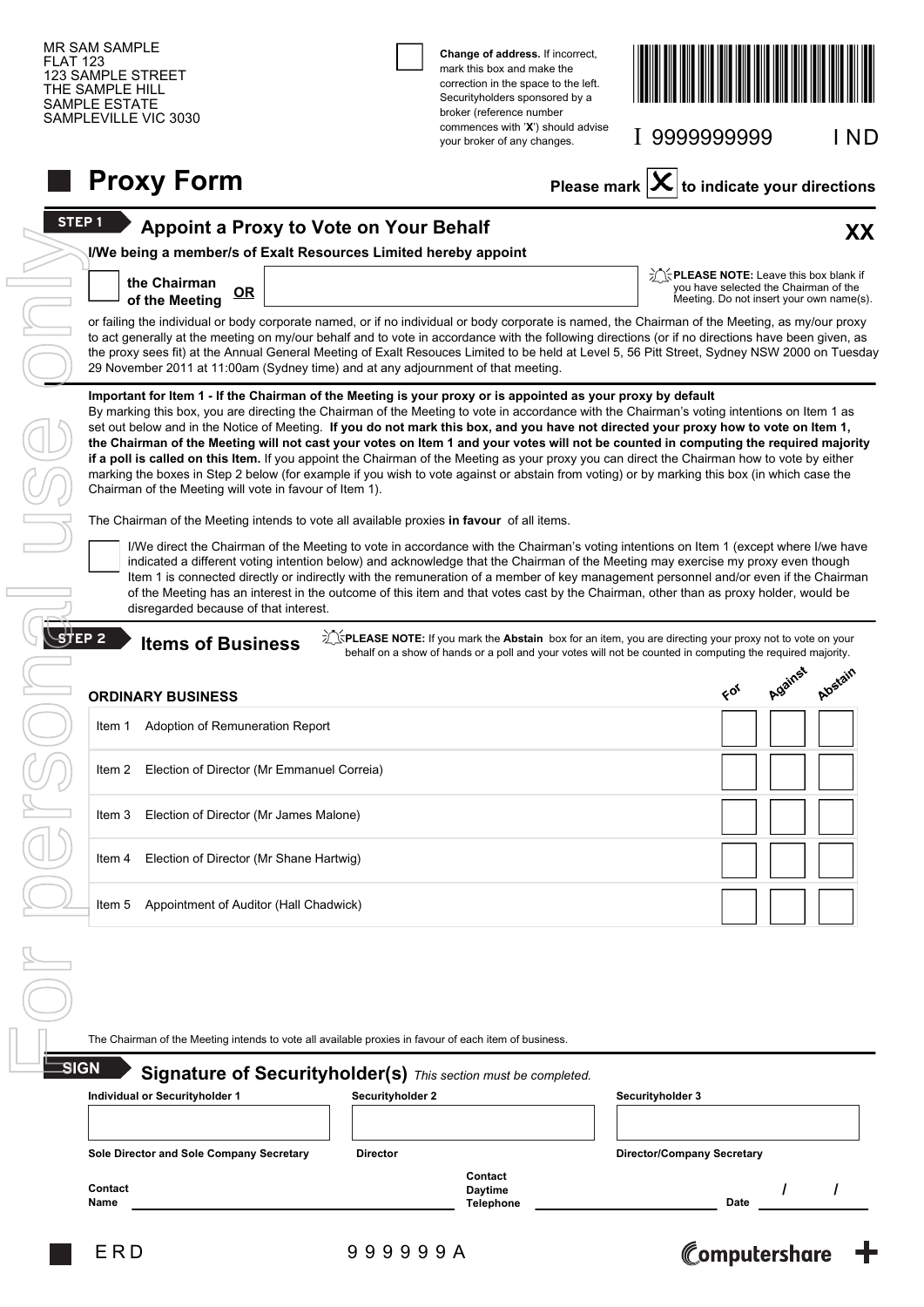

# **NOTICE OF ANNUAL GENERAL MEETING**

Notice is given that the Annual General Meeting of Shareholders of Exalt Resources Limited ("**Exalt**" or the "**Company**") for 2011 will be held on **Tuesday 29th November 2011 at 11 am** (Sydney time) at **Level 5, 56 Pitt Street, Sydney NSW 2000**. The Explanatory Memorandum accompanying this Notice of Meeting provides additional information on matters to be considered at the Annual General Meeting. The Explanatory Memorandum and Proxy Form form part of this Notice.

The Directors have determined that, pursuant to Regulation 7.11.37 of the Corporations Regulations 2001 (Cth), the persons eligible to vote at the Annual General Meeting are those who are registered shareholders of the Company as at 11 am (Sydney time) on **Sunday 27th November 2011**.

# **BUSINESS**

# **FINANCIAL STATEMENTS**

To receive and consider the financial statements of the Company and its controlled entities for the year ended 30 June 2011 and the related Directors' Report, Directors' Declaration and Auditors' Report.

#### **RESOLUTION 1: ADOPTION OF DIRECTORS' REMUNERATION REPORT**

To adopt the Directors' Remuneration Report for the year ended 30 June 2011.

#### **Voting Exclusion Statement**

The Company will disregard any votes on Resolution 1 by or on behalf of a member of the key management personnel of the Company (including Directors) ("**KMP**"), or their closely related parties, as well as any undirected votes given to a KMP as proxyholder. However, the Company need not disregard a vote cast by a KMP or closely related party of the KMP if:

• it is cast by a person as proxy for a person who is permitted to vote, in accordance with the directions on the proxy form; or • it is cast by the person chairing the meeting as proxy for a person who is permitted to vote, in accordance with a direction on the proxy form to vote as the proxy decides.

*Note: In accordance with section 250R of the Corporations Act 2001, the vote on Resolution 1 will be advisory only and will not bind the Directors or the Company.*

# **RESOLUTION 2: ELECTION OF DIRECTOR (Mr Emmanuel Correia)**

 $\tau$ o consider and, if thought fit, to pass the following resolution as an ordinary resolution:

*"That Mr Emmanuel Correia, having been appointed in accordance with the Company's Constitution as a director of the Company to fill a casual vacancy until the next general meeting, retires and, being eligible, offers himself for election, is hereby elected a director of the Company".*

#### **RESOLUTION 3: ELECTION OF DIRECTOR (Mr James Malone)**

To consider and, if thought fit, to pass the following resolution as an ordinary resolution:

*"That Mr James Malone, having been appointed in accordance with the Company's Constitution as a director of the Company to fill a casual vacancy until the next general meeting, retires and, being eligible offers himself for election, is hereby elected a director of the Company".*

# **RESOLUTION 4: ELECTION OF DIRECTOR (Mr Shane Hartwig)**

To consider and, if thought fit, to pass the following resolution as an ordinary resolution:

*"That Mr Shane Hartwig, having been appointed in accordance with the Company's Constitution as a director of the Company to fill a casual vacancy until the next general meeting, retires and, being eligible offers himself for election, is hereby elected a director of the Company".*

# **RESOLUTION 5: APPOINTMENT OF AUDITOR (Hall Chadwick)**

To consider and, if thought fit, to pass the following resolution as an ordinary resolution:

*"That for the purposes of section 327B of the Corporations Act and for all other purposes, Hall Chadwick*, *having been nominated by a shareholder and consented to act in writing, be appointed as the auditor of the Company."*

DATED: 15<sup>th</sup> October 2011 By order of the Board.

**Shane Hartwig Company Secretary**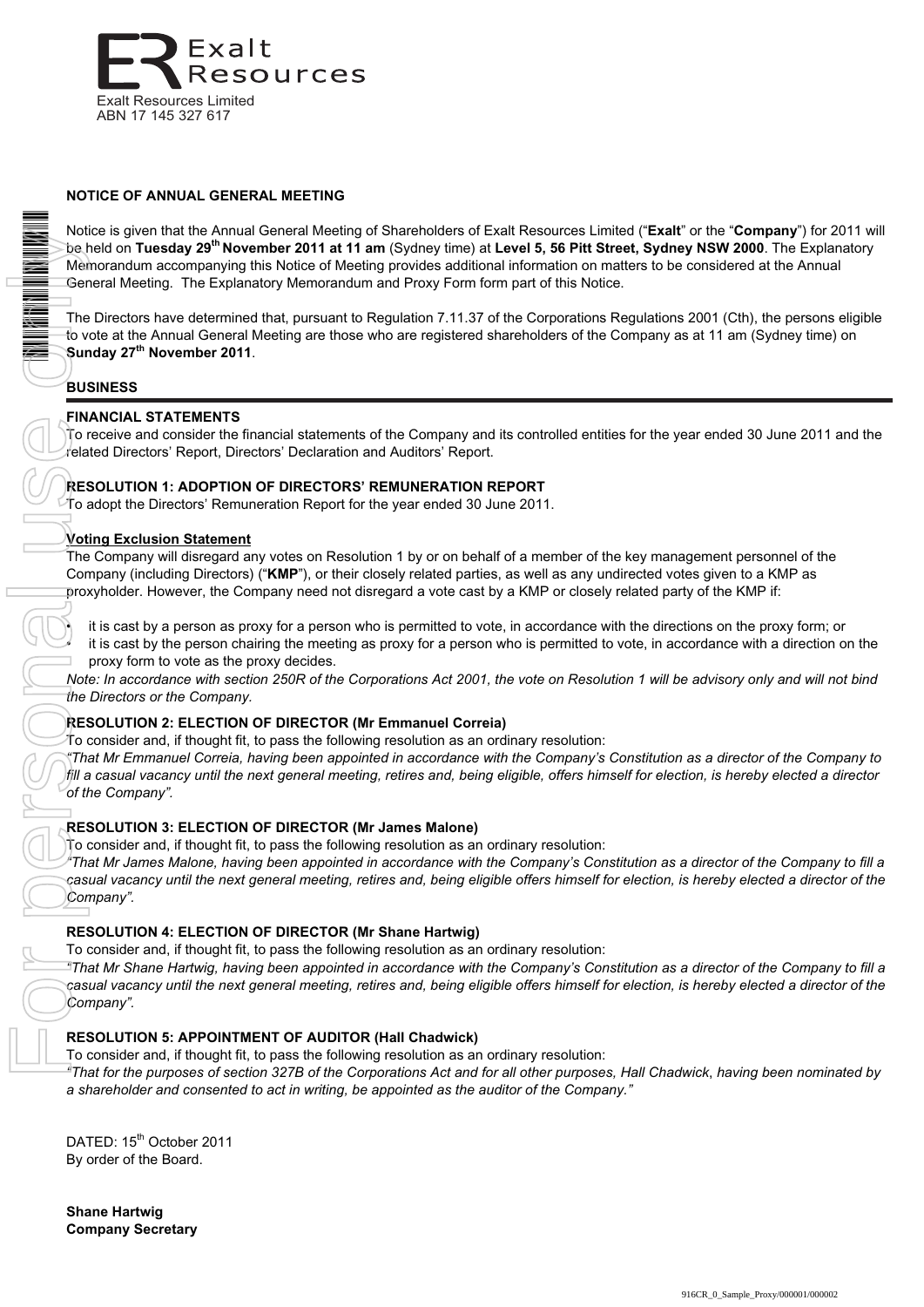#### **NOTES:**

#### **Explanatory Memorandum**

The Notice of Annual General Meeting should be read in conjunction with the accompanying Explanatory Memorandum.

#### **Eligibility to vote**

In accordance with the Corporations Act 2001 and the Company's Constitution, a person's entitlement to vote at the Annual General Meeting will be determined by reference to the number of fully paid shares registered in the name of that person (reflected in the register of members) as at 11 am (Sydney time) on **Sunday, 27th November 2011.**

#### **Proxy votes**

A shareholder entitled to attend and vote is entitled to appoint not more than two (2) proxies to attend and vote in their place.

Where more than one (1) proxy is appointed, the appointment may specify the proportion or number of votes that the proxy may exercise, otherwise each may exercise half of the votes.

A proxy need not be a shareholder.

A form of proxy must be signed by the shareholder or the shareholder's attorney.

Proxies must reach the Company at least forty eight (48) hours before the meeting at which the person named in the proxy form proposes to vote.

The address for lodgement of proxies is:

| <b>Delivery Address:</b>   | <b>Postal Address:</b>     |
|----------------------------|----------------------------|
| Exalt Resources Ltd        | <b>Exalt Resources Ltd</b> |
| c/- Computershare Investor | c/- Computershare Investor |
| Services Pty Limited       | Services Pty Limited       |
| Yarra Falls                | GPO Box 242                |
| 452 Johnston Street        | Melbourne VIC 3001         |
| Abbotsford VIC 3067        |                            |
|                            |                            |

**Fax Number:** + 61 3 9473 2555

#### **Key Management Personnel as proxy**

If a shareholder appoints a member of the key management personnel (**KMP**) (which includes each of the Directors) or a closely related party of any KMP as proxy, such KMP or closely related party is not able to vote a proxy on Resolution 1 unless the shareholder directs them how to vote by marking the box on the Proxy Form (Part B) for Resolution 1.

If a shareholder appoints the Chairman of the Meeting as proxy, the shareholder can direct the Chairman how to vote by either marking the boxes on the Proxy Form for Resolution 1 (Step 2), or by marking the Chairman voting direction box on the Proxy Form (Part A) in which case this will be considered to be an express direction to the Chairman of the Meeting to vote in favour of the proposed resolution in Resolution 1. If the voting direction boxes are not completed in either Step 1 or Step 2, then the Chairman will not cast any votes on your behalf on Resolution 1.

#### **Undirected Proxies**

Subject to the above, the Chairman of the Meeting intends to vote undirected proxies in favour of all of the resolutions. However, the Company encourages all shareholders who submit proxies to direct their proxy how to vote on each resolution by marking the boxes on the Proxy Form (Step 2) for each item of business.

#### **Directed Proxies**

Under recent amendments to the Corporations Act, there are new rules relating to how a proxy must vote directed proxies. In summary:

• a proxy need not vote on a show of hands but, if the proxy does vote, the proxy must vote as directed;

• if a proxy is appointed by 2 or more shareholders who specify different ways to vote on a resolution, the proxy must not vote on a show of hands; if the proxy is the Chairman, the proxy must vote as directed on a poll;

• if the proxy is not the Chairman, the proxy need not vote on a poll but, if the proxy does vote, the proxy must vote as directed; and

• if the proxy is not the Chairman and does not attend the meeting or does not vote on a resolution, but the proxy form specifies how to vote and a poll is demanded, then the Chairman is taken to have been appointed as the proxy and must vote as directed.

#### **Power of Attorney**

If a proxy is signed by a shareholder's attorney, the shareholder's attorney confirms that he or she has received no revocation of authority under which the proxy is executed and the authorities under which the appointment was signed or a certified copy thereof must also be received at least forty eight (48) hours before the meeting.

#### **Bodies Corporate**

A body corporate may appoint an individual as its representative to exercise any of the powers the body may exercise at meetings of a company's shareholders. The appointment may be a standing one. Unless the appointment states otherwise, the representative may exercise all of the powers that the appointing body could exercise at a meeting or in voting on a resolution.

#### **Questions for the Auditor**

Under section 250PA of the Corporations Act, shareholders may submit written questions for the auditor up to five business days before the date of the Annual General Meeting. Shareholders wishing to do so may send their questions to the Company c/- Level 5, 56 Pitt Street Sydney NSW 2000, and the Company will pass them on to the auditor.

#### **2011 Annual Report**

Copies of the Company's 2011 Annual Report for the financial year ending 30 June 2011 ("**Annual Report**") comprising the Annual Financial Reports, Directors' Report and Auditor's Report of the Company and the Company's controlled entities will be distributed to those shareholders requesting a physical copy of these documents. The Company's Annual Report is able to be viewed at the Company's website at *www.exaltresources.com.au.*

#### **Enquiries**

Shareholders are invited to contact the Company Secretary, Shane Hartwig on (02) 8651 7804 if they have any queries in respect of the matters set out in these documents.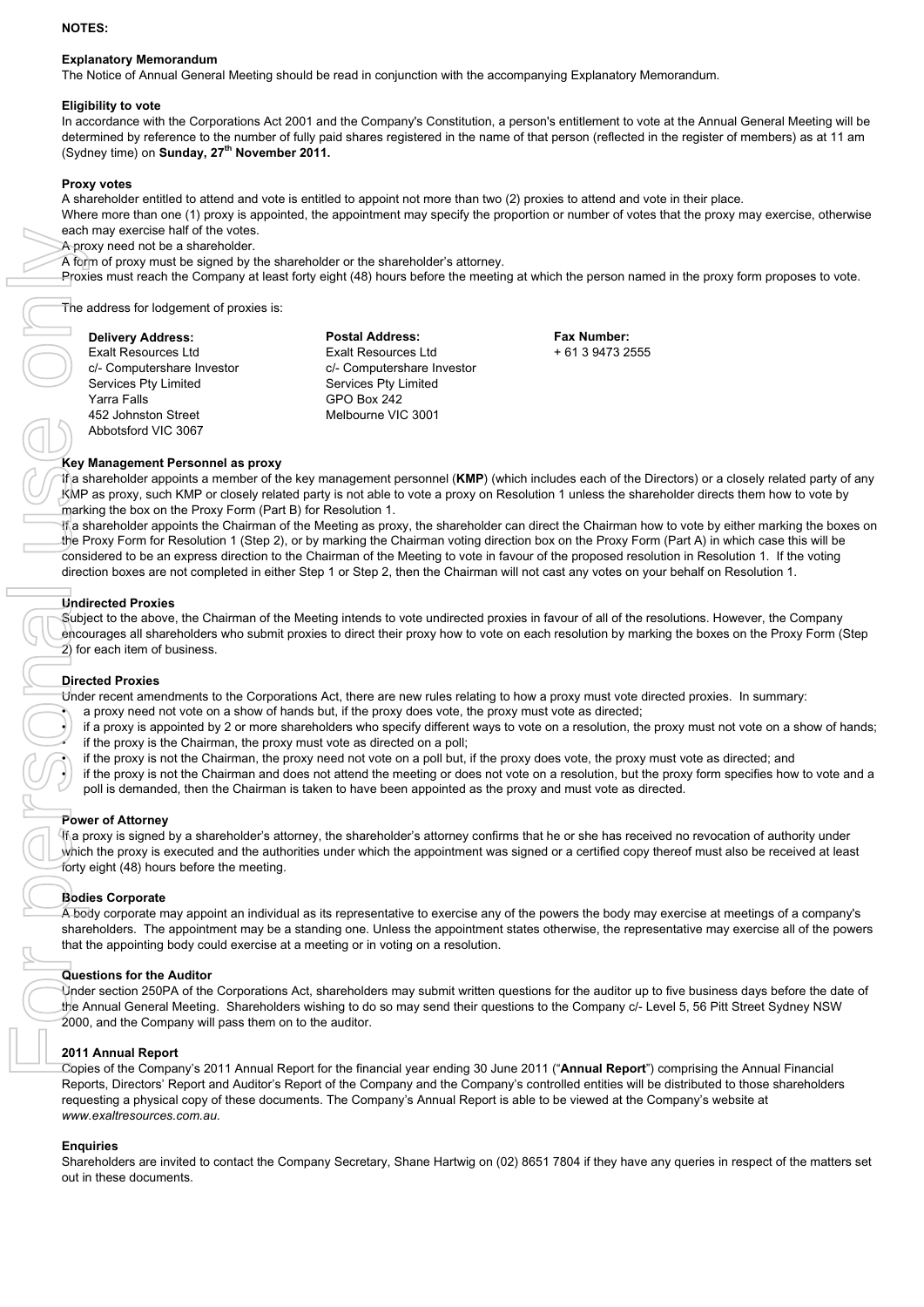# **EXPLANATORY MEMORANDUM EXALT RESOURCES LIMITED**

# **INTRODUCTION**

This Explanatory Memorandum has been prepared to assist shareholders in considering the Resolutions set out in the Company's Notice of General Meeting. This Explanatory Memorandum forms part of, and should be read in conjunction with, the Company's Notice of Meeting, for the Company's Annual General Meeting to be held on **Tuesday 29th November 2011 at 11 am** (Sydney time) at **Level 5, 56 Pitt Street, Sydney NSW 2000**.

Terms used in this Explanatory Memorandum are defined in the Glossary at page 3 of this Explanatory Memorandum.

# **BUSINESS**

# **FINANCIAL STATEMENTS**

The *Corporations Act 2001* requires that the Financial Report (including the Directors' Report, Financial Statements and the Audit Report) be laid before the Annual General Meeting. Although not requiring a vote of shareholders, an opportunity will be provided for shareholders to ask questions on the reports, including of the Company's auditor, who will be available to answer shareholders questions relating to the Audit Report.

# **RESOLUTION 1: ADOPTION OF DIRECTORS' REMUNERATION REPORT**

The Board is committed to creating value for shareholders by applying the Company's funds productively and responsibly. A portion of the funds available to the Company is applied to remunerate your Non-Executive Directors.

Your Board is aware of the sensitivities of shareholders to remuneration practices generally, and submits its remuneration report to shareholders for consideration and adoption under a non-binding resolution.

The Remuneration Report appears within the Directors' Report in the Company's Annual Report and describes the remuneration practices of the Company and the rationale underpinning those practices.

Under recent amendments to the Corporations Act:

(a) the Company is required to disregard any votes cast on this item of business by any member of "Key Management Personnel" (**KMP**) of the Company and their closely related parties, except as directed by any proxies; and

(b) a 'two-strike' process in relation to the advisory and non-binding vote on the remuneration report has been introduced. Under the two-strike process if, at two consecutive Annual General Meetings, at least 25% of votes cast on a resolution that the remuneration report be adopted are against adoption of the report, at the second of these Annual General Meetings, there must be put to the vote a resolution that another meeting be held within 90 days at which all Directors (except the Managing Director) who were Directors when the 25% 'no' vote was passed must stand for re-election.

KMP are people having authority and responsibility for planning, directing and controlling the activities of the entity, directly or indirectly, and include Directors.

"Closely related parties" includes certain family members and dependents of KMP and companies they control.

# **Directors' Recommendation**

Noting that each Director has a personal interest in their own remuneration the subject of this resolution, the Board does not consider it appropriate to make a recommendation to shareholders in relation to voting on this resolution.

# **RESOLUTION 2: ELECTION OF DIRECTOR (Mr Emmanuel Correia)**

Emmanuel Correia is a Chartered Accountant and has extensive experience in the corporate finance and equity capital markets. Emmanuel has had over 20 years' public accounting and corporate finance experience both in Australia, North America and the United Kingdom. He has held various senior positions with Deloitte and other accounting firms and boutique corporate finance houses.

Emmanuel provides corporate advice to a diverse client base both in Australia and in overseas markets. Emmanuel has previously held a number of public company directorships and his key areas of expertise include initial public offerings and secondary capital raisings, corporate strategy and structuring and merger and acquisitions.

Emmanuel is also a director of Forge Resources Ltd and company secretary of Bluglass Ltd and Jatenergy Ltd.

Emmanuel was appointed to the Board as non-executive Director, however Emmanuel will act as the executive director to the Company until an appropriate executive director is appointed to the Board. Emmanuel will then resume his role as non-executive Director.

# **Directors' Recommendation**

The Board (other than Mr Correia) recommends the election of Mr Emmanuel Correia.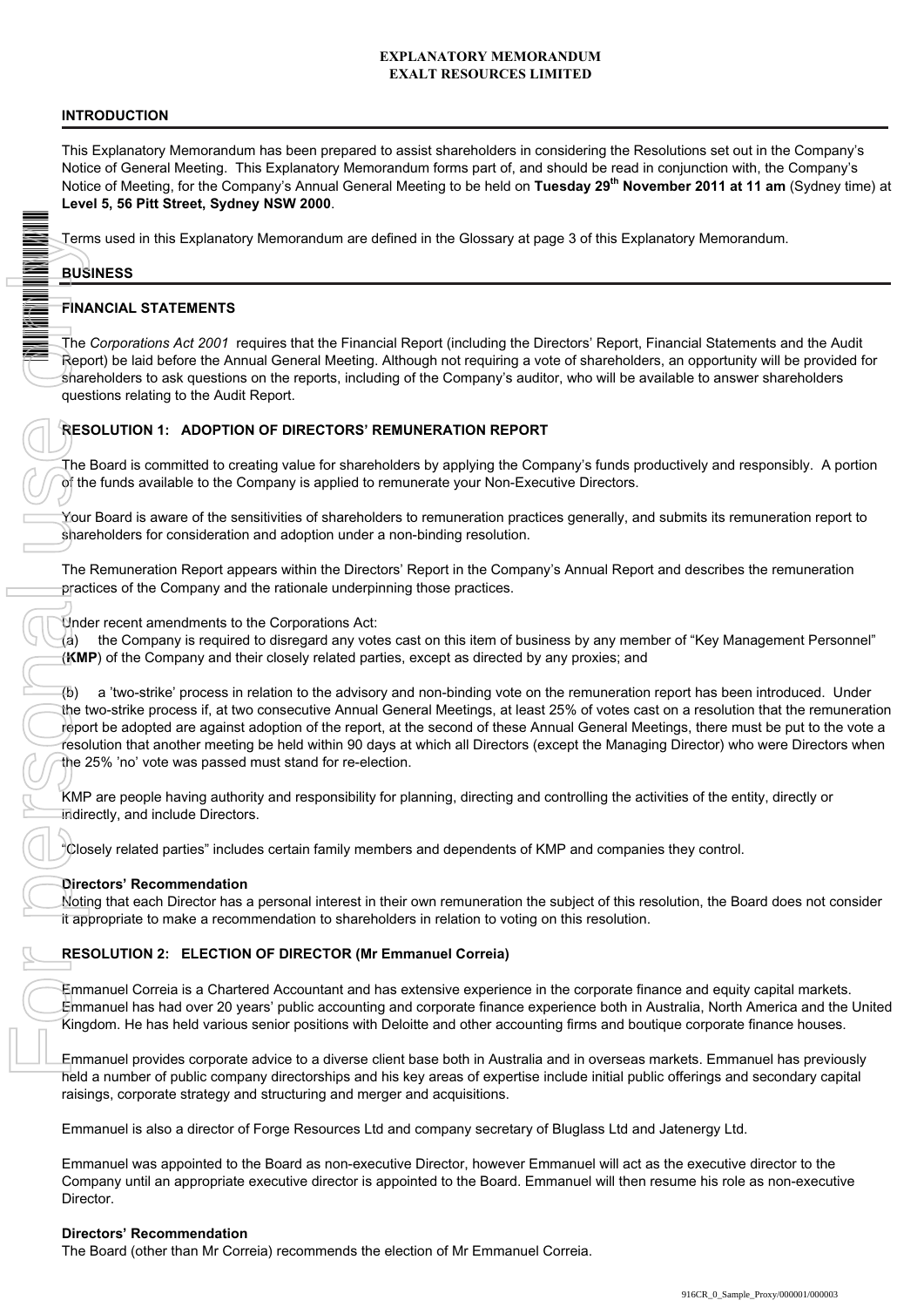# **RESOLUTION 3: ELECTION OF DIRECTOR (Mr James Malone)**

James ("Jim") Malone has worked successfully as an accountant, stockbroker, business analyst and CEO of a medium sized business for the past 20 years.

Jim holds a Bachelor of Commerce from the University of Western Australia and is a member of the Australian Society of Certified Practicing Accountants.

Since 2000, Jim has worked in the resources industry and has been involved with the startup, successful listing and ongoing management and development of six ASX listed and two unlisted resource companies and has experience with a diverse range of commodities including gold, base metals, uranium, oil and gas and industrial minerals. These companies have operated projects in Latin America, Europe, Africa, the US and Australia.

Jim also serves on the boards of Australian-American Mining Corporation Limited, Latin Gold Limited, Richmond Mining Limited and Forge Resources Limited.

# **Directors' Recommendation**

The Board (other than Mr Malone) recommends the election of Mr James Malone.

# **RESOLUTION 4: ELECTION OF DIRECTOR (Mr Shane Hartwig)**

Shane Hartwig is a Certified Practicing Accountant and Chartered Company Secretary and holds a Bachelor of Business degree, majoring in Accounting and Taxation from Curtin University of Technology in Western Australia.

Shane is involved in the areas of initial public offerings, capital raisings, prospectus and information memorandum preparation and project management, company assessments and due diligence reviews, mergers and acquisitions and providing general corporate advice. Shane has over 15 years' experience in the finance industry both nationally and internationally with exposure to both the debt and equity capital markets. **Share means a fully proper shares, whenever the capital company. The capital America, Europe, Africa, the US and Australia. Jim also serves on the boards of Australian-American Mining Corporation<br>
First Resources Limited.** 

Shane is Company Secretary of Anteo Diagnostics Limited and Forge Resources Limited on a contract basis.

# **Directors' Recommendation**

The Board (other than Mr Hartwig) recommends the election of Mr Shane Hartwig.

# **RESOLUTION 5: APPOINTMENT OF AUDITOR (Hall Chadwick)**

Section 327B(1) of the Corporations Act provides that a public company must appoint an auditor at its first annual general meeting and thereafter to fill a vacancy in the office of auditor at each subsequent annual general meeting.

In accordance with section 328B(1) of the Corporations Act, the Company has received a nomination from a shareholder for Hall Chadwick to be appointed as the Company's auditor. A copy of this nomination is enclosed with this Notice of Meeting.

Hall Chadwick has given its written consent to act as the Company's auditor subject to shareholder approval to this Resolution 5.

If Resolution 5 is passed, the appointment of Hall Chadwick as the Company's auditor will take effect at the close of this Annual General Meeting.

# **Directors' Recommendation**

The Board unanimously recommends the appointment of Hall Chadwick as auditor of the Company.

# **GLOSSARY**

**ASIC** means Australian Securities and Investments Commission.

**ASX** means ASX Limited.

**\$** means Australian Dollars.

**Board** means the board of directors of the Company.

**Company** or **Exalt** means Exalt Resources Limited (ACN: 145 327 617).

**Constitution** means the Company's constitution.

**Corporations Act** means the Corporations Act 2001 (Cth).

**Directors** mean the current directors of the Company.

**Explanatory Memorandum** means the explanatory memorandum accompanying the Notice.

**Annual General Meeting** means the meeting convened by the Notice.

**Listing Rule** means a Listing Rule of ASX.

**Notice** means the Notice of Meeting accompanying this Explanatory Memorandum.

**Proxy Form** means the proxy form for the Annual General Meeting accompanying the Notice.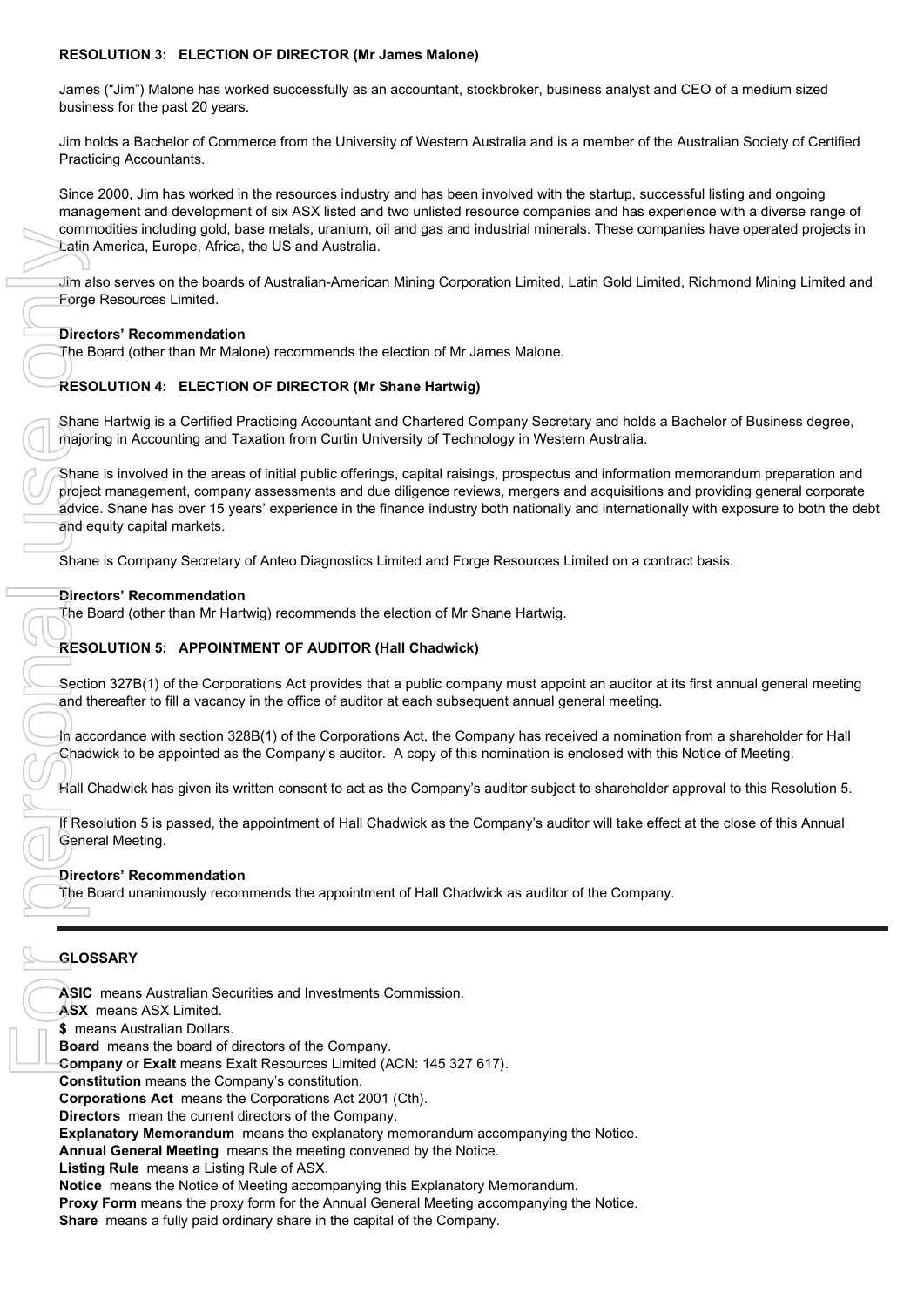14 October 2011

The Directors Exalt Resources Ltd Level 5 56 Pitt Street SYDNEY NSW 2000

# **APPOINTMENT OF AUDITOR**

Pursuant to section 328B(1) of the Corporations Act 2001, I, *Shane Hartwig*, a member of Exalt Resources Ltd ACN 145 327 617 ("the Company"), hereby nominate Hall Chadwick of Level 29, St Martins Tower, 31 Market Street, Sydney, NSW, to be appointed as auditor of the Company at the next Annual General Meeting to be held 29 November 2011 or any adjournment thereof.

2001.

Yours sincerely

**Shane Hartwig**